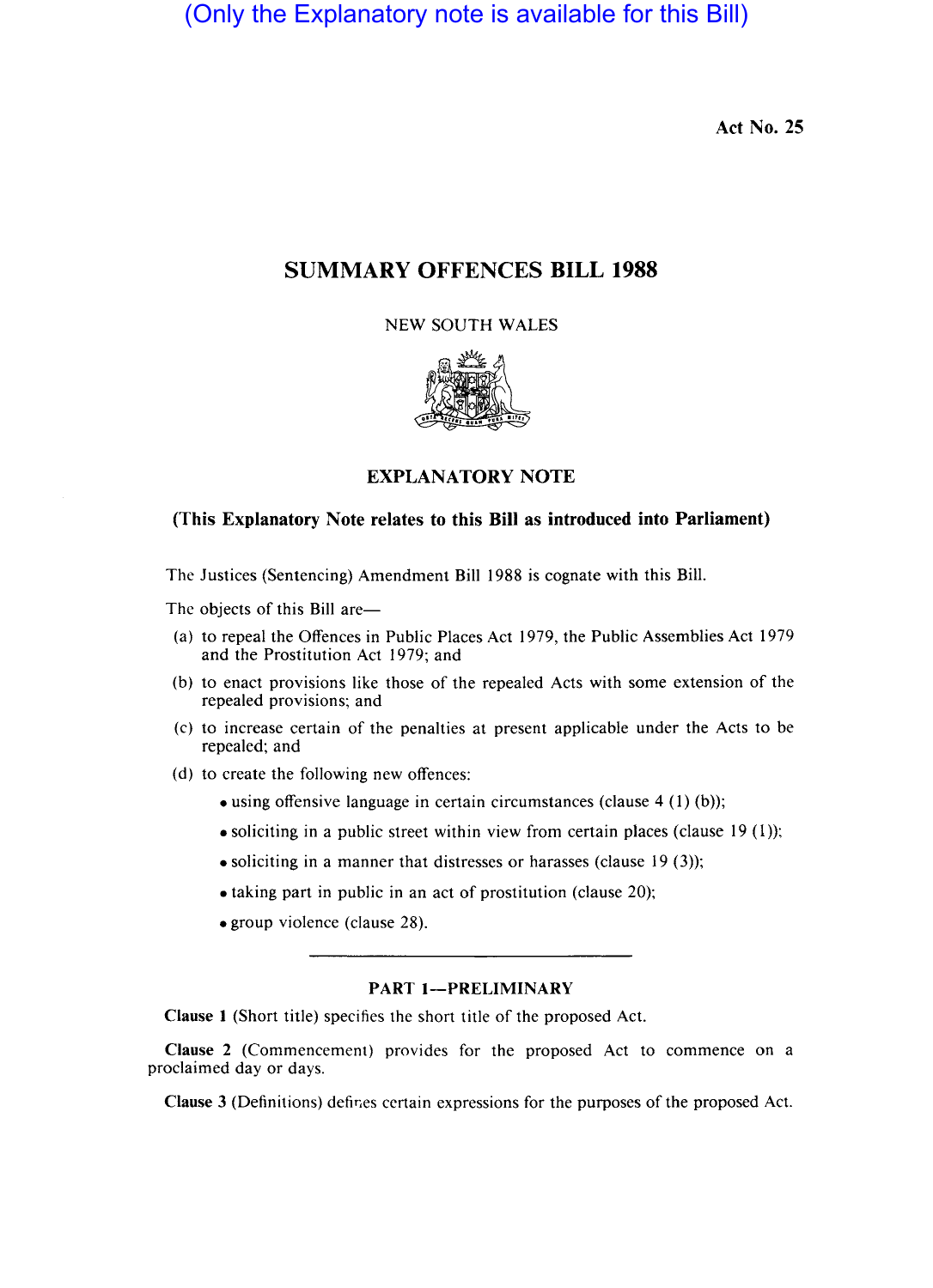### PART 2-OFFENCES IN PUBLIC PLACES

Clause 4 (Offensive conduct or language) continues the substance of section 5 of the Offences in Public Places Act prohibiting offensive conduct in or near, Or within view or hearing from, a public place or a school. However, the new provision includes as an offence the use of offensive language in or near, or within hearing from, a public place or a school. If you can also be a set of  $\mathcal{L}$  is a set of  $\mathcal{L}$  is a set of  $\mathcal{L}$  is a set of  $\mathcal{L}$ 

Clause 5 (Obscene exposure) continues the substance of section 6 of the Offences in Public Places Act prohibiting wilful obscene exposure in, or within view from, a public place or a school.

**Clause 6** (Obstructing traffic) continues the substance of section 7 of the Offences in Public Places Act prohibiting the obstruction, without reasonable excuse, of traffic in a public place.

Clause 7 (Damaging fountains) continues the substance of section 8 of the Offences in Public Places Act prohibiting wilful damage to, and certain other actions in relation to, a fountain in a public place.

Clause 8 (Damaging shrines, monuments or statues) continues the substance of section 9 of the Offences in Public Places Act prohibiting wilful damage to, or wilful defacement of. a shrine, monument or statue in a public place.

**Clause 9** (Defacing walls) continues the substance of section 10 of the Offences in Public Places Act prohibiting a person, except in certain circumstances, ifrom fixing a placard or paper to premises or marking premises with chalk, paint or other material.

Clause 10 (Custody of offensive implement) continues the substance of fction II A of the Offences in Public Places Act by making it an offence for a person to have an offensive implement in his or her custody in a public place and without reasonable excuse. In the case of the contract of the contract of the contract of the contract of the contract of the contract of the contract of the contract of the contract of the contract of the contract of the contract of the con

Clause 11 (Possession of liquor by minors) continues the substance of section  $11B$  of the Offences in Public Places Act by prohibiting the possession or consumption of liquor in a public place by a minor who is not under the supervision of a responsible adult or does not have a reasonable excuse. The provision enables a member of thd Police Force to seize the liquor and deals with the consequences of such a seizure.

Clause 12 (Defence) continues the substance of section 12 of the Offences in Public Places Act by providing a general defence of "lawful authority" to a prosecution for an offence under the proposed Part 2.

Clause 13 (Particulars to be furnished) continues the substance of section 13 of the Offences in Public Places Act enabling the defendant to obtain proper particulars of the alleged conduct on which a prosecution for an offence under the proposed Part 2 has been based.

### **PART 3-PROSTITUTION**

Clause 14 (Exclusion of matters dealt with under certain Acts) continues the exclusion under section 4 of the Prostitution Act 1979 of the premises of a club registered under the Registered Clubs Act 1976 and licensed premises under the Liquor Act 1982. Matters that might otherwise affect those premises are dealt with under those Actsj

Clause 15 (Living on earnings of prostitution) continues the substance of section 5 of the Prostitution Act prohibiting a person from knowingly living on the earnings of prostitution.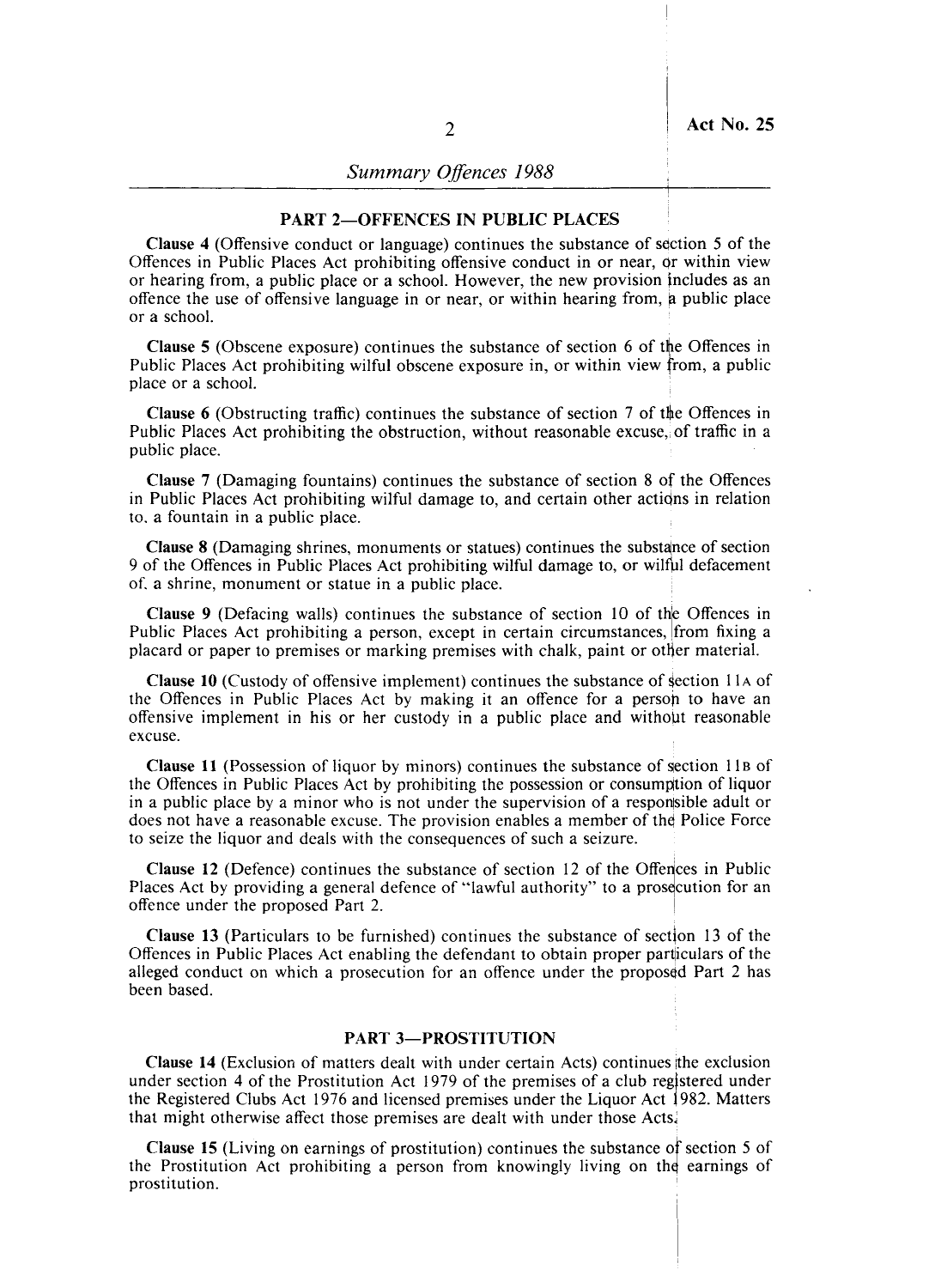Clause 16 (Prostitution or soliciting in massage parlours etc.) continues the substance of section 6 of the Prostitution Act prohibiting a person from using a massage parlour or photographic studio for the purpose of prostitution or soliciting for prostitution.

Clause 17 (Allowing premises to be used for prostitution) continues the substance of section 7 of the Prostitution Act prohibiting the owner, occupier, manager or assistant manager of a massage parlour or photographic studio from knowingly suffering or permitting the premises to be used for the purpose of prostitution or soliciting for prostitution.

Clause 18 (Advertising premises used for prostitution) continues the substance of section 8 of the Prostitution Act prohibiting any person from advertising the availability of any premises or person for the purpose of prostitution.

Clause 19 (Soliciting) continues the substance of section 8A of the Prostitution Act prohibiting soliciting for the purpose of prostitution if the soliciting takes place—

- (a) in a public street near a dwelling. school, church or hospital; or
- (h) in a school. church or hospital.

The new provision also prohibits soliciting in a public street *within view from* a dwelling. school. church or hospital and makes it a separate offence to solicit in a manner that harasses or distresses the person solicited.

Clause 20 (Public acts of prostitution) creates a new offence of taking part in an act of prostitution in. or within view from. a school. church. hospital or public place. or within view from a dwelling. It creates a similar offence where the act of prostitution occurs in a vehicle.

Clause 21 (Search warrant) continues the substance of section 9 of the Prostitution Act hy providing for the issue of a search warrant if there are reasonable grounds for helieying that an offence referred to in clause 16 or 17 is being committed.

#### PART 4-PUBLIC ASSEMBLIES

Clause 22 (Definitions) defines certain expressions for the purposes of Part 4.

Clause 23 (Authorised public assemblies) continues the substance of section 4 of the Public Assemblies Act 1979. It provides that an assembly or procession in a public street. public reserve or other place used by the public is an authorised public assembly if the Commissioner of Police approves after being given the appropriate notice.

Clause 24 (Participation in authorised public assembly) continues the substance of section 5 of the Public Assemblies Act. It provides that a participant in an authorised public assembly is not liable to prosecution for taking part in an unlawful assembly or for obstruction.

Clause 25 (Prohibition by a Court of a public assembly) continues the substance of section 6 of the Public Assemblies Act by authorising the Supreme Court or the District Court. on the application of the Commissioner of Police. to prohibit a particular public assembly of which notice has been given to the Commissioner.

Clause 26 (Authorisation by a Court of a public assembly) continues the substance of section 7 of the Public Assemblies Act by enabling the organiser of a public assembly. in certain circumstances, to obtain an order from the Supreme Court or the District Court authorising the holding of the public assembly.

Clause 27 (Applications under section 25 or 26) continues the substance of section 8 of the Public Assemblies Act by requiring a prompt decision on an application to a Court referred to in clauses 25 and 26.